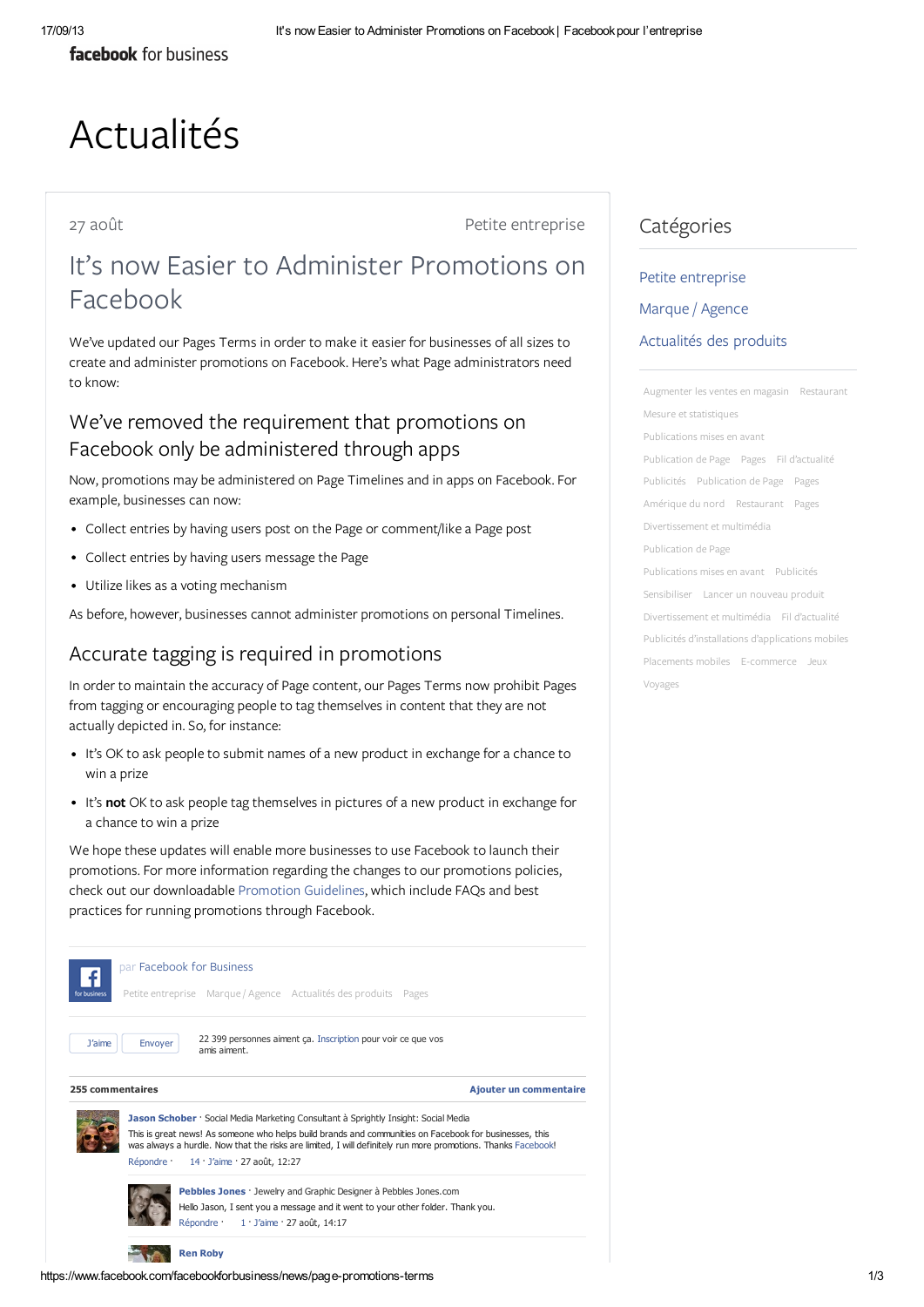#### 17/09/13 It's now Easier to Administer Promotions on Facebook | Facebook pour l'entreprise

|  |                                                                                                                                                                                                                                                                                                                                                                                                                                                                                                                                    | Hi Jason, what sort of help do you offer for building brands' eg my business. http://<br>www.facebook.com/blingblingcostumehire<br>Répondre ·<br>$1 \cdot$ J'aime $\cdot$ 28 août, 02:23                                                                                                                                                                                                                                                                                                                                                                    |  |  |
|--|------------------------------------------------------------------------------------------------------------------------------------------------------------------------------------------------------------------------------------------------------------------------------------------------------------------------------------------------------------------------------------------------------------------------------------------------------------------------------------------------------------------------------------|-------------------------------------------------------------------------------------------------------------------------------------------------------------------------------------------------------------------------------------------------------------------------------------------------------------------------------------------------------------------------------------------------------------------------------------------------------------------------------------------------------------------------------------------------------------|--|--|
|  |                                                                                                                                                                                                                                                                                                                                                                                                                                                                                                                                    | Zsuzsa Szabo ·<br>Meilleur commentateur · Entrepreneur à Antavo Promotion Builder<br>Pebbles Jones If you would contact the winner it will also go to the other folder! Risky.<br>Répondre · J'aime · 28 août, 02:34                                                                                                                                                                                                                                                                                                                                        |  |  |
|  | Voir 2 de plus                                                                                                                                                                                                                                                                                                                                                                                                                                                                                                                     |                                                                                                                                                                                                                                                                                                                                                                                                                                                                                                                                                             |  |  |
|  | Répondre ·                                                                                                                                                                                                                                                                                                                                                                                                                                                                                                                         | Alee Akram : Lahore School of Economics<br>but you will charged Money its not free.<br>$17 \cdot$ J'aime $\cdot$ 27 août, 12:13                                                                                                                                                                                                                                                                                                                                                                                                                             |  |  |
|  |                                                                                                                                                                                                                                                                                                                                                                                                                                                                                                                                    | <b>Mathieu Mathieu Grenier</b><br>Of course! Because you know shareholders.<br>Répondre ·<br>$19 \cdot$ J'aime $\cdot$ 27 août, 12:17                                                                                                                                                                                                                                                                                                                                                                                                                       |  |  |
|  |                                                                                                                                                                                                                                                                                                                                                                                                                                                                                                                                    | David Foster<br>Meilleur commentateur · CEO & Founder à Hubze · 5 623 abonné(e)s<br>Who cares if they do charge? You think that it is OK for YOU to make money on their platform,<br>but not them? You just think servers and all that pay for themselves how? In Lucky Charms? It<br>does not work that way. I personally hope it is paid so it keeps people with false expectations<br>away allowing businesses who understand that it takes money to make money to get more<br>action from it<br>Répondre ·<br>$416 \cdot$ J'aime $\cdot$ 27 août, 12:21 |  |  |
|  |                                                                                                                                                                                                                                                                                                                                                                                                                                                                                                                                    | <b>Bryan Fritchie</b><br>Meilleur commentateur · Arkansas<br>Last I checked, they were still a business too. How do you think they pay to keep the site up<br>and to develop new features? Sheesh<br>Répondre ·<br>100 · J'aime · 27 août, 12:34                                                                                                                                                                                                                                                                                                            |  |  |
|  | Voir 31 de plus                                                                                                                                                                                                                                                                                                                                                                                                                                                                                                                    |                                                                                                                                                                                                                                                                                                                                                                                                                                                                                                                                                             |  |  |
|  | Aaron Hoffman                                                                                                                                                                                                                                                                                                                                                                                                                                                                                                                      |                                                                                                                                                                                                                                                                                                                                                                                                                                                                                                                                                             |  |  |
|  | Big news!<br>Répondre ·                                                                                                                                                                                                                                                                                                                                                                                                                                                                                                            | $3 \cdot$ J'aime $\cdot$ 27 août, 12:18                                                                                                                                                                                                                                                                                                                                                                                                                                                                                                                     |  |  |
|  |                                                                                                                                                                                                                                                                                                                                                                                                                                                                                                                                    | Torben Hvaså Mand Andersen · Zurich<br><b>BAD NEWS!!!</b><br>Répondre ·<br>5 · J'aime · 28 août, 01:56                                                                                                                                                                                                                                                                                                                                                                                                                                                      |  |  |
|  |                                                                                                                                                                                                                                                                                                                                                                                                                                                                                                                                    |                                                                                                                                                                                                                                                                                                                                                                                                                                                                                                                                                             |  |  |
|  | <b>Scott Ayres :</b><br>Wow!<br>Répondre ·                                                                                                                                                                                                                                                                                                                                                                                                                                                                                         | Meilleur commentateur · Tribe Builder à Post Planner · 24 410 abonné(e)s<br>3 · J'aime · 27 août, 12:20                                                                                                                                                                                                                                                                                                                                                                                                                                                     |  |  |
|  |                                                                                                                                                                                                                                                                                                                                                                                                                                                                                                                                    | <b>Amanda Hart</b> · Chief executive officer à Amanda Hart Design<br>Right?! I liked it better when we could NOT use the services of Facebook in order to administer<br>a contest!<br>37 J'aime · 27 août, 12:26<br>Répondre ·                                                                                                                                                                                                                                                                                                                              |  |  |
|  |                                                                                                                                                                                                                                                                                                                                                                                                                                                                                                                                    | David Bennett ·<br>Meilleur commentateur : Travaille chez Pelican Cards<br>Amanda Hart You can still use an app if you want.<br>Répondre ·<br>7 · J'aime · 27 août, 14:21                                                                                                                                                                                                                                                                                                                                                                                   |  |  |
|  |                                                                                                                                                                                                                                                                                                                                                                                                                                                                                                                                    | <b>Scott Ayres</b><br>Meilleur commentateur · Tribe Builder à Post Planner · 24 410 abonné(e)s<br>Christian Karasiewicz How was it cleaner? Just was housed on an app.<br>Répondre · J'aime · 27 août, 14:26                                                                                                                                                                                                                                                                                                                                                |  |  |
|  | Voir 4 de plus                                                                                                                                                                                                                                                                                                                                                                                                                                                                                                                     |                                                                                                                                                                                                                                                                                                                                                                                                                                                                                                                                                             |  |  |
|  | Tammy McConnell · Media Specialist à Lexington Herald-Leader<br>Can someone from the fb marketing team please get back to me about me getting my page name changed? I<br>have sent several messages without a reply or the email promised. My page has over 800 likes- however<br>have never changed the name before now- I am changing my business name and need this changed asap so<br>that I can get some ads going. I cannot do ads until my name is changed. Please. Thank you<br>Répondre ·<br>13 · J'aime · 27 août, 12:22 |                                                                                                                                                                                                                                                                                                                                                                                                                                                                                                                                                             |  |  |
|  |                                                                                                                                                                                                                                                                                                                                                                                                                                                                                                                                    | Takin Kroop ·<br>Meilleur commentateur · Advisor/designer à Fanbooster<br>Christian Karasiewicz "Merge two pages"-link is broken : (<br>Répondre ·<br>3 J'aime · 27 août, 13:47                                                                                                                                                                                                                                                                                                                                                                             |  |  |
|  |                                                                                                                                                                                                                                                                                                                                                                                                                                                                                                                                    | <b>Ron Orris</b> : Executive Director à Bradford Area Chamber of Commerce<br>Christian Karasiewicz I used this process, and I have now sent 3 emails about an overcharge,<br>and have not received a reply. So I turned the issue over to my bank.<br>Répondre ·<br>$1 \cdot$ J'aime $\cdot$ 27 août, 13:47                                                                                                                                                                                                                                                 |  |  |
|  |                                                                                                                                                                                                                                                                                                                                                                                                                                                                                                                                    | Tammy McConnell · Media Specialist à Lexington Herald-Leader<br>I finally got a reply on the FB Business Page- hopefully they are working with me now to get it<br>changed. I have done all I know that I need to- now it's up to someone from the FB team to<br>make the change-<br>Répondre ·<br>2 · J'aime · 27 août, 13:48                                                                                                                                                                                                                              |  |  |
|  |                                                                                                                                                                                                                                                                                                                                                                                                                                                                                                                                    |                                                                                                                                                                                                                                                                                                                                                                                                                                                                                                                                                             |  |  |
|  | Voir 17 de plus                                                                                                                                                                                                                                                                                                                                                                                                                                                                                                                    |                                                                                                                                                                                                                                                                                                                                                                                                                                                                                                                                                             |  |  |

Scott McClintock · [Advertising](https://www.facebook.com/pages/Advertising-Interactive-Design-Program-Manager/215972038429486) & Interactive Design Program Manager à [Fujitsu](https://www.facebook.com/pages/Fujitsu/109256905760858)